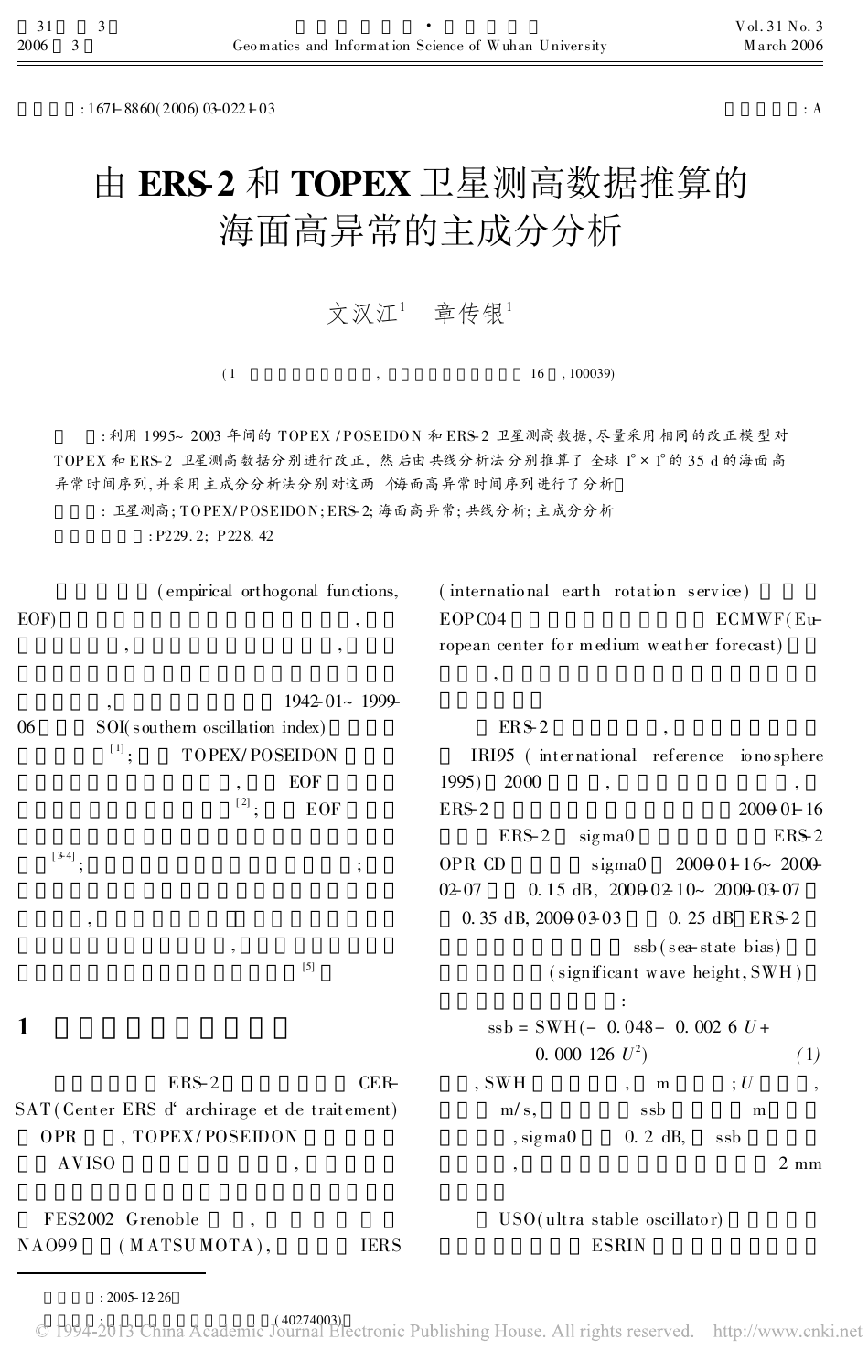SPT R2000( sing le point targ et respo nse) T OPEX/ POSEIDON ,

## ERS-2

, where  $\mathbf{r}$  is the set of  $\mathbf{r}$  is the set of  $\mathbf{r}$  is the set of  $\mathbf{r}$  $SWH$  9 m;  $\sigma$  0. 3 m; 15 m/s; 100 m;

,

,

3 m

TOPEX/ POSEIDON

,  $1^\circ \times 1^\circ$ 

ERS-2 35 d, TOPEX/ POSEIDON 10 d, TOPEX/ POSEIDON 10 d

, , TOPEX/ POSEIDON ERS-2

 $35 \text{ d} \qquad 35 \text{ d} \qquad 1^{\circ}$  $\times$  1 $^{\circ}$ 

,

2

t  $M$   $P_m(t)$  ( $m=1, 2, ..., M$ ),



© 1994-2013 China Academic Journal Electronic Publishing House. All rights reserved. http://www.cnki.net

 $\bullet$  2006 3

M ,  $t_1, t_2, ..., t_n$  $P_m(t_i),$  m , ti

 $P_m(t_i)$ 

 $1^\circ \times 1^\circ$ 35 d

$$
P_m(t_i) = \sum_{k=1}^M Y_m(x_k) Q_k(t_i)
$$
  
, 
$$
Y_m(x_k)
$$
  
; 
$$
Q_k(t_i)
$$
 (2)

EOF

ERS-2

1 ERS-2 2 TOPEX/POSEI-DON 3 ERS-2 T OPEX/ POSEIDON

, 32. 4% 31. 5% 3 1995 6  $ERS-2$  3 , ERS-2 TOPEX/ POSEIDON

, 1997 12

1997~ 1998 , 1 2 ,

,

, ERS-2 TOPEX/ POSEIDON